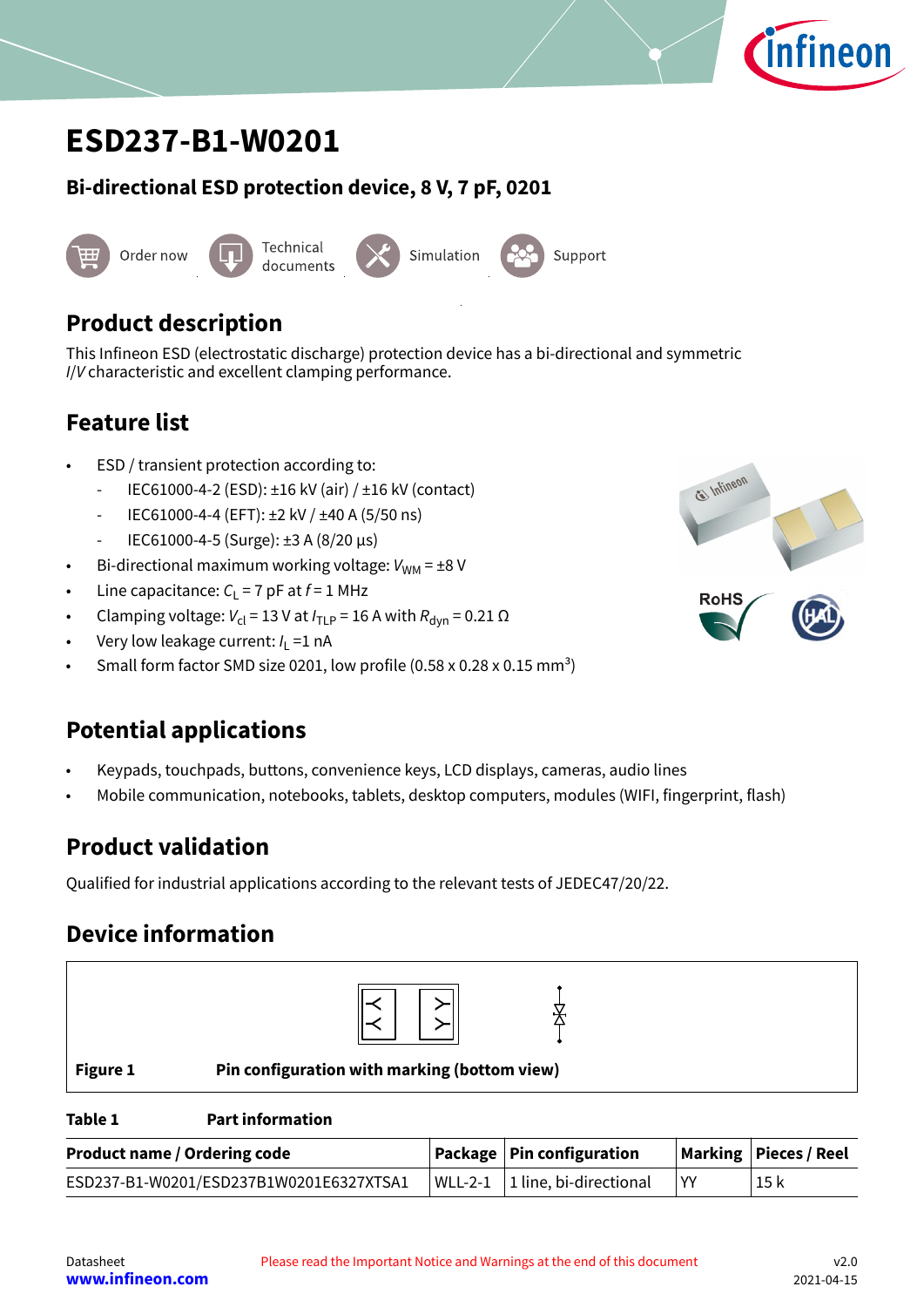

# Table of contents

 $\mathbf{1}$ 

 $\overline{\mathbf{2}}$ 

 $\overline{\mathbf{3}}$ 

 $\overline{\mathbf{4}}$ 

 $\overline{\mathbf{5}}$ 

 $6\phantom{a}$ 

### **Table of contents**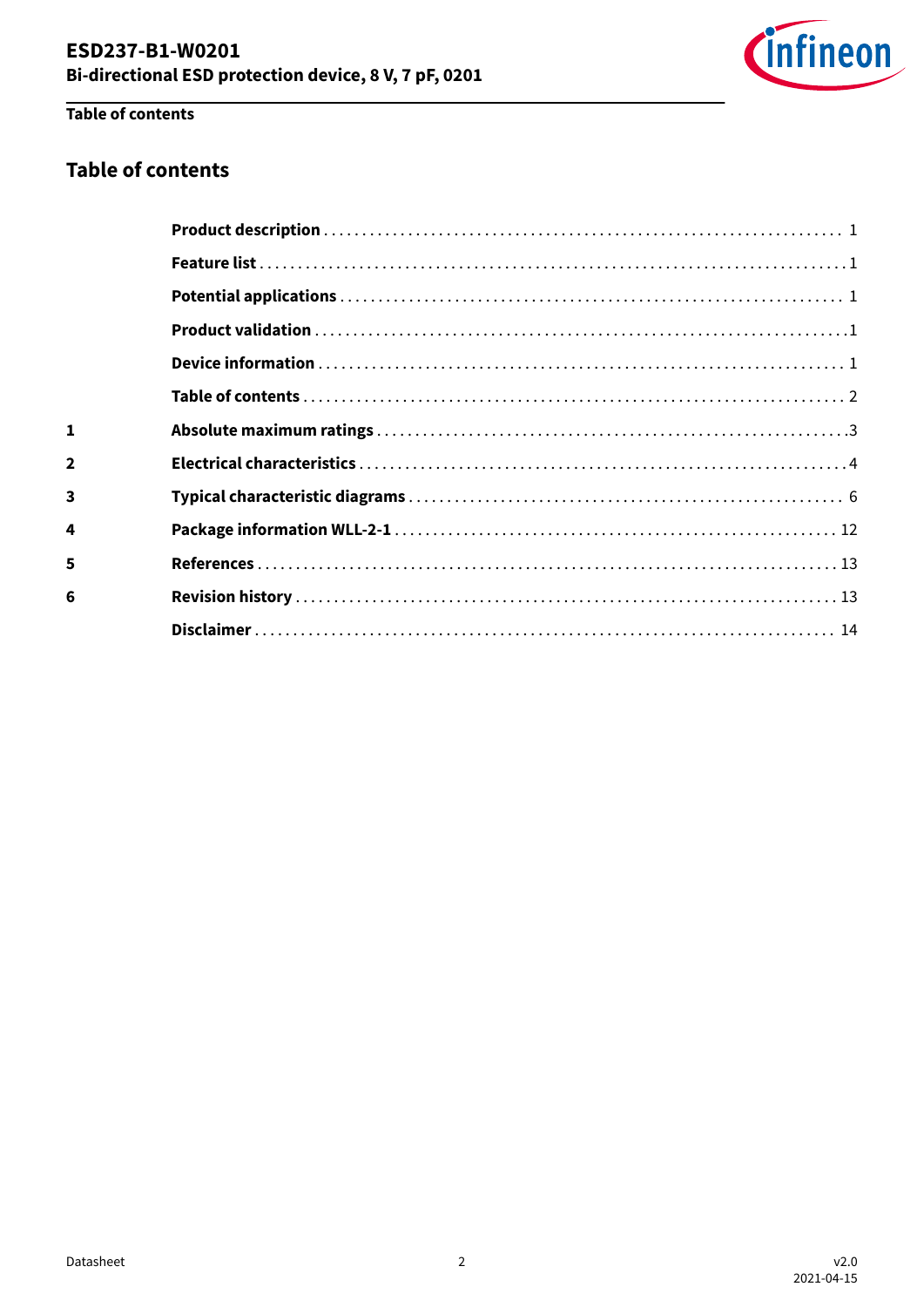

<span id="page-2-0"></span>**1 Absolute maximum ratings**

## **1 Absolute maximum ratings**

#### Table 2 **Absolute maximum ratings at**  $T_A = 25^\circ C$ **, unless otherwise specified**

| <b>Parameter</b>      | Symbol              |                 | <b>Values</b> | Unit | Note or test condition                      |  |
|-----------------------|---------------------|-----------------|---------------|------|---------------------------------------------|--|
|                       |                     | Min.            | Max.          |      |                                             |  |
| Working voltage       | $V_{WM}$            | -8              | $+8$          | ٧    |                                             |  |
| ESD discharge voltage | $V_{ESD}$ (contact) | $-16$           | $+16$         | kV   | Discharge network:                          |  |
|                       | $V_{ESD}$ (air)     | $-16$           | $+16$         |      | $R = 330 \Omega$ , C = 150 pF <sup>1)</sup> |  |
| Peak pulse power      | $P_{\rm PK}$        | $\qquad \qquad$ | 42            | W    | Stress pulse:                               |  |
| Peak pulse current    | $I_{PP}$            | $-3$            | $+3$          | A    | $8/20$ µs current waveform $2$              |  |
| Operating temperature | $T_{op}$            | $-55$           | $+85$         | °C   |                                             |  |
| Storage temperature   | $\tau_{\text{stg}}$ | $-55$           | $+150$        |      |                                             |  |

**Attention**: **Stresses above the maximum values listed here may cause permanent damage to the device. Exposure to absolute maximum rating conditions for extended periods may affect device reliability. Maximum ratings are absolute ratings. Exceeding only one of these values may cause irreversible damage to the component.**

 $\frac{1}{2}$  Based on IEC61000-4-2.

<sup>2</sup> Based on IEC61000-4-5.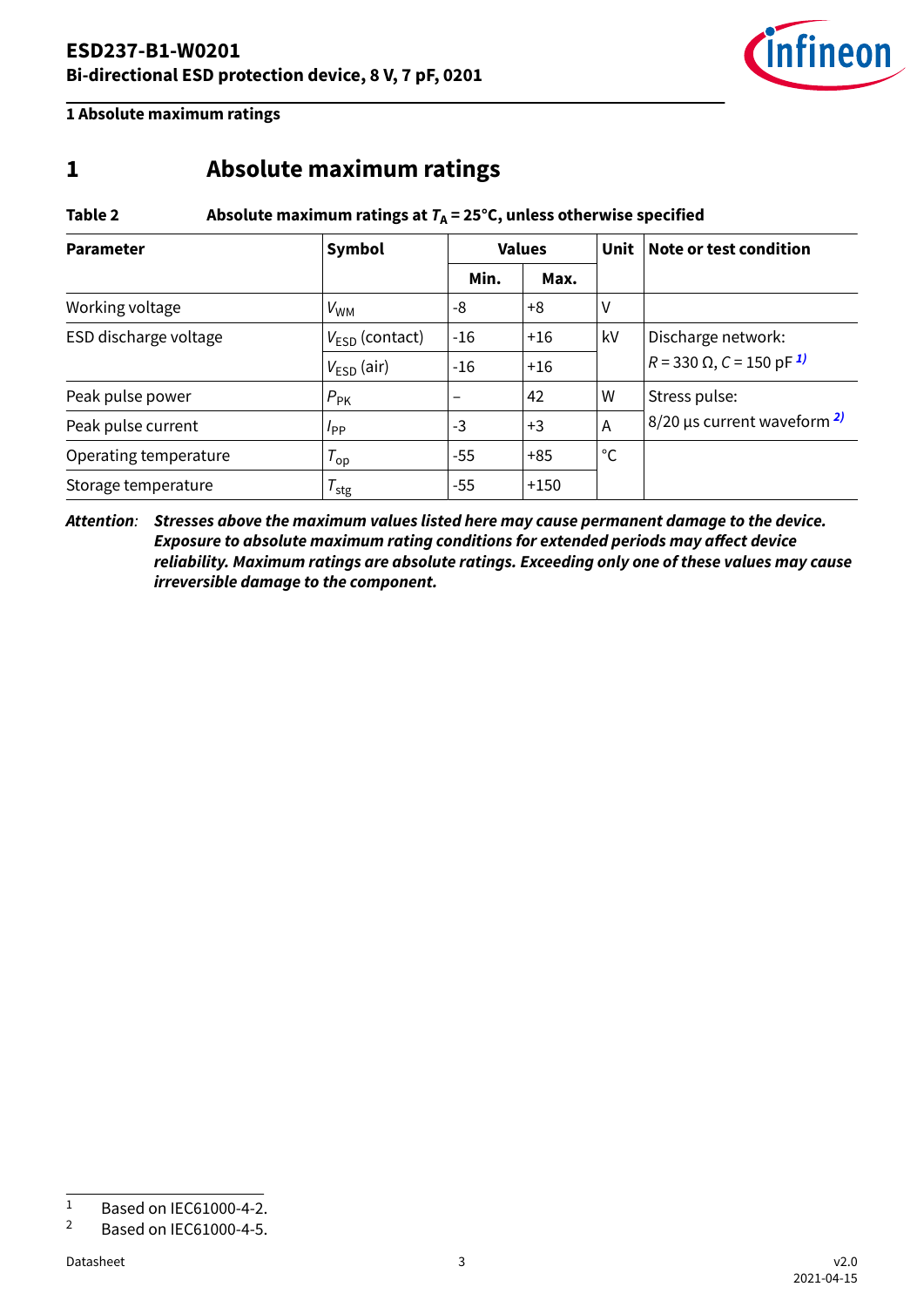

### <span id="page-3-0"></span>**2 Electrical characteristics**

# **2 Electrical characteristics**

Note:  $T_A = 25^{\circ}C$ , unless otherwise specified. Device is electrically symmetrical.



#### **Figure 2 I/V characteristic curve**

#### **Table 3 I/V characteristic parameters**

| Symbol           | <b>Parameter</b>                          |
|------------------|-------------------------------------------|
| $I_{\mathsf{L}}$ | Leakage current                           |
| $I_{PP}$         | Peak pulse current, based on IEC61000-4-5 |
| $I_{t}$          | Test current                              |
| $I_{\text{TLP}}$ | TLP current                               |
| $R_{dyn}$        | Dynamic resistance                        |
| $V_{\text{br}}$  | Breakdown voltage                         |
| $V_{\text{cl}}$  | Clamping voltage                          |
| $V_{\rm t}$      | Test voltage                              |
| $V_{WM}$         | Maximum working voltage                   |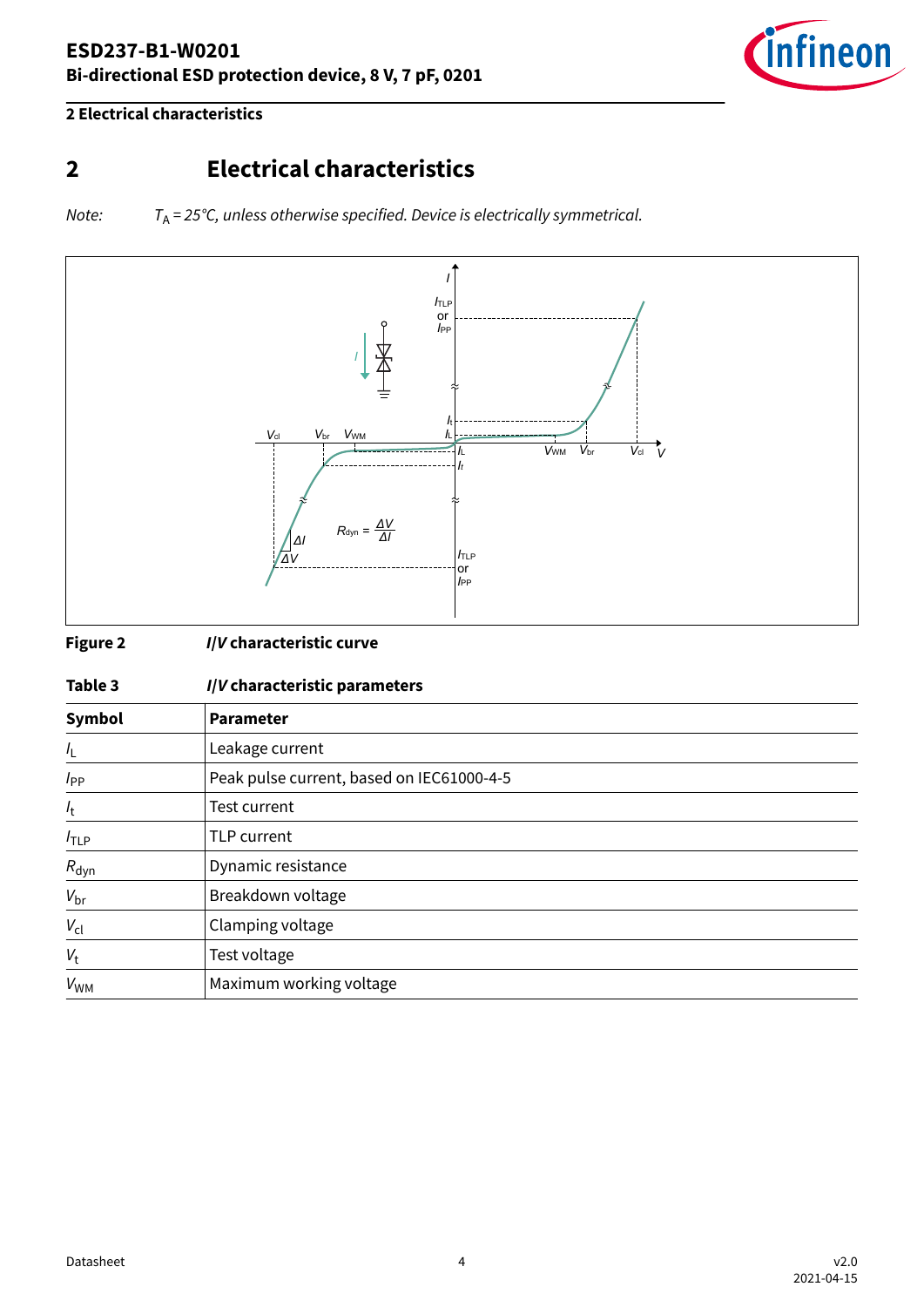

#### **2 Electrical characteristics**

#### **Table 4 DC characteristics**

| <b>Parameter</b>  | <b>Symbol</b> | <b>Values</b>            |      | Unit | Note or test condition |                    |
|-------------------|---------------|--------------------------|------|------|------------------------|--------------------|
|                   |               | Min.                     | Typ. | Max. |                        |                    |
| Breakdown voltage | $V_{\rm br}$  | 9                        | 10.5 | 12   |                        | $l_{\rm t} = 1$ mA |
| Leakage current   |               | $\overline{\phantom{0}}$ |      | 100  | nA                     | $V_{WM}$ = 8 V     |

#### **Table 5 AC characteristics**

| <b>Parameter</b>  | Symbol | <b>Values</b>            |      | Unit            | Note or test condition |                                    |
|-------------------|--------|--------------------------|------|-----------------|------------------------|------------------------------------|
|                   |        | Min.                     | Typ. | Max.            |                        |                                    |
| Line capacitance  | ີີ     |                          |      | -               | рF                     | $V = 0 V, f = 1 MHz$               |
|                   |        | $\overline{\phantom{0}}$ |      | $\qquad \qquad$ |                        | $V = 0 V, f = 1 GHz$               |
| Series inductance | LS     | $\overline{\phantom{0}}$ | <1   | -               | nH                     | <b>Extracted from S-parameters</b> |

#### **Table 6 Protection characteristics**

| <b>Parameter</b>                                | Symbol<br><b>Values</b> |                          |      | Unit                     | Note or test condition |                                 |
|-------------------------------------------------|-------------------------|--------------------------|------|--------------------------|------------------------|---------------------------------|
|                                                 |                         | Min.                     | Typ. | Max.                     |                        |                                 |
| Clamping voltage (TLP) 3) 4)                    | $V_{\text{cl}}$         | $\overline{\phantom{0}}$ | 11.5 | $\overline{\phantom{0}}$ | V                      | $I_{\text{TIP}} = 4 \text{ A}$  |
|                                                 |                         | $\qquad \qquad$          | 12.3 | $\overline{\phantom{m}}$ |                        | $ITLP = 8 A$                    |
|                                                 |                         | $\overline{\phantom{0}}$ | 14   |                          |                        | $I_{\text{TLP}} = 16 \text{ A}$ |
|                                                 |                         | $\qquad \qquad$          | 17   |                          |                        | $I_{\text{TLP}}$ = 30 A         |
| Clamping voltage $(8/20 \,\mu s)$ <sup>5)</sup> |                         |                          | 10   |                          |                        | $I_{PP} = 1$ A                  |
|                                                 |                         | $\overline{\phantom{0}}$ | 12   | $\overline{\phantom{0}}$ |                        | $I_{PP}$ = 3 A                  |
| Dynamic resistance <sup>3)</sup>                | $R_{\text{dyn}}$        | $\overline{\phantom{0}}$ | 0.21 | $\overline{\phantom{m}}$ | Ω                      |                                 |

<sup>&</sup>lt;sup>3</sup> TLP parameters: Z<sub>0</sub> = 50 Ω,  $t_{\sf p}$  = 100 ns,  $t_{\sf r}$  = 0.6 ns, averaging window 30-60 ns.

<sup>4</sup> Refer to application note AN210 **[\[2\]](#page-12-0)**

<sup>5</sup>  $t_{\sf p}$  = 8/20 µs. Stress pulse based on IEC61000-4-5.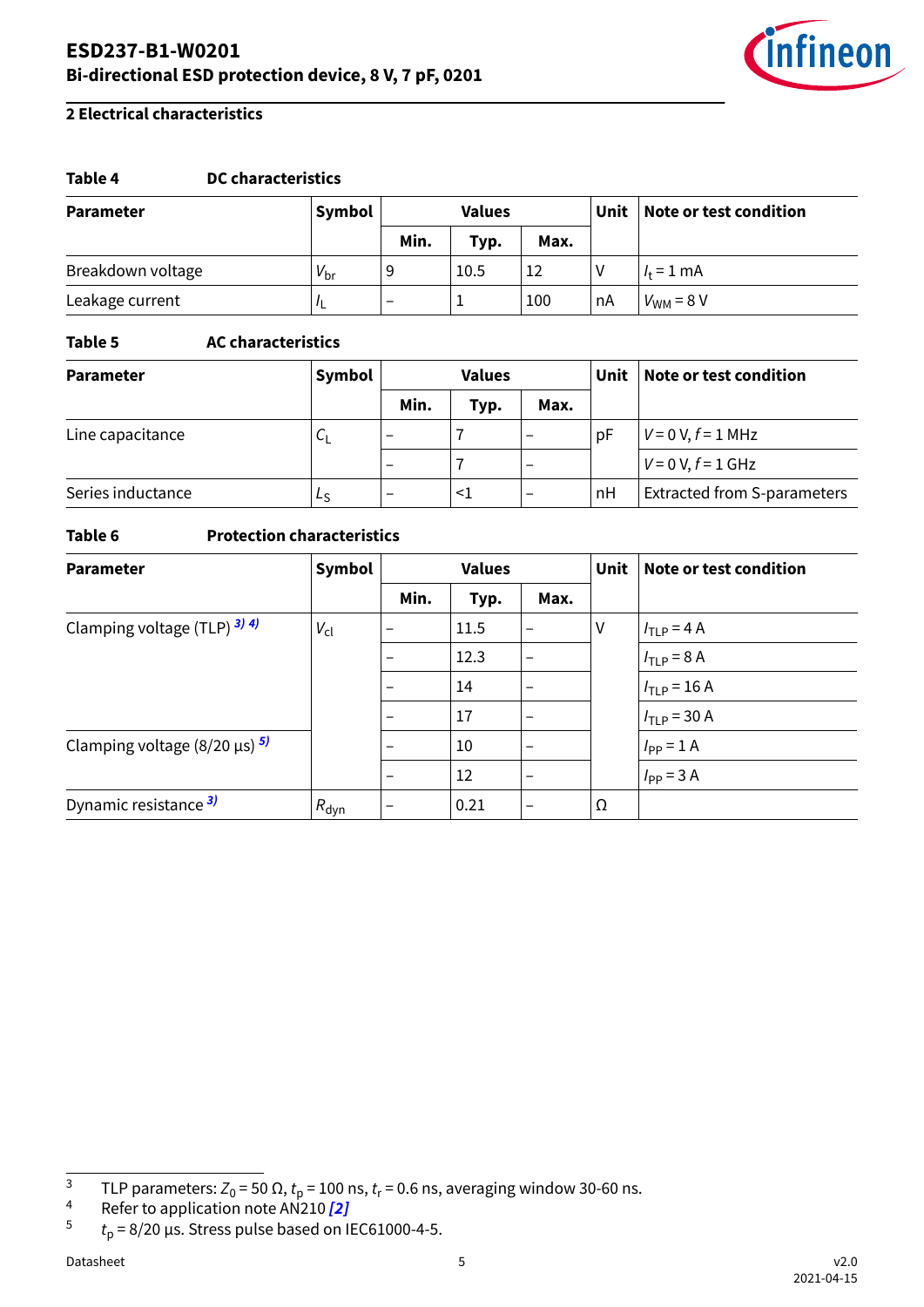

### <span id="page-5-0"></span>**3 Typical characteristic diagrams**

# **3 Typical characteristic diagrams**

Note:  $T_A = 25$  °C, unless otherwise specified.





**Figure 4 Line capacitance: C<sup>L</sup> = f(V<sup>t</sup> ), f = 1 MHz**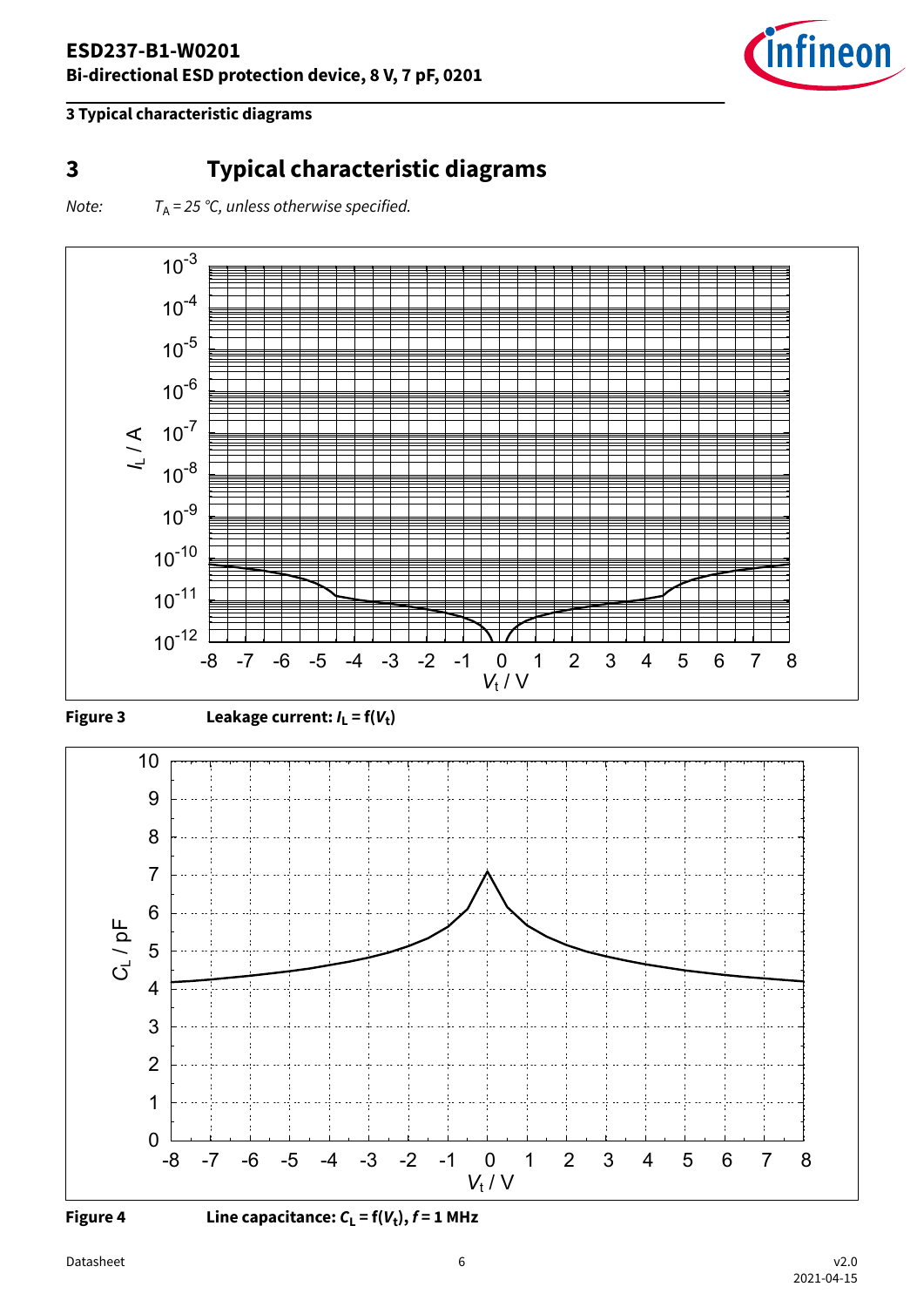









**Figure 6** Clamping voltage (ESD):  $V_{\text{cl}} = f(t_{\text{p}})$ , 8 kV negative pulse based on IEC61000-4-2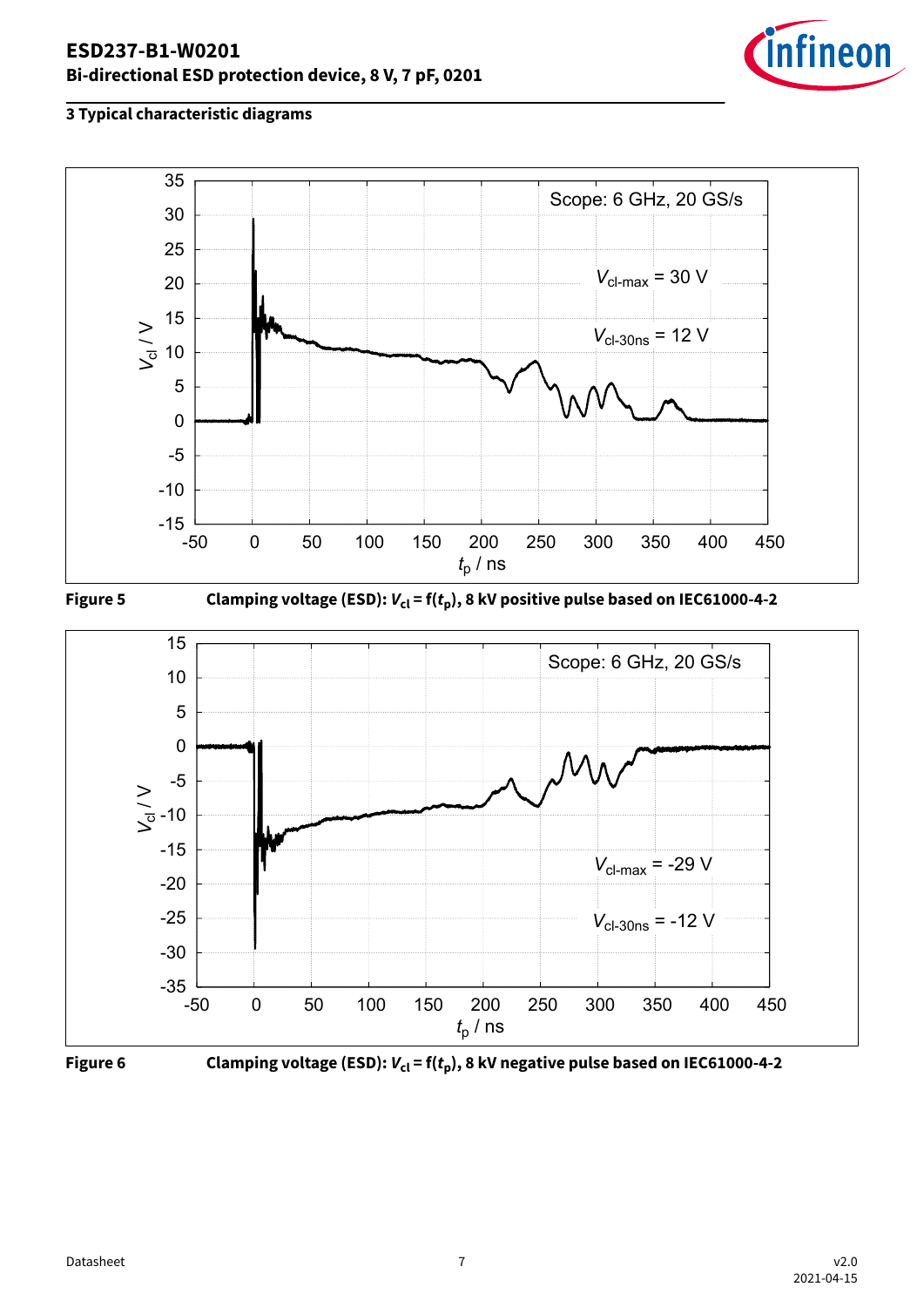





**Figure 7** Clamping voltage (ESD):  $V_{cl}$  = f( $t_p$ ), 15 kV positive pulse based on IEC61000-4-2





**Figure 8** Clamping voltage (ESD):  $V_{\text{cl}} = f(t_p)$ , 15 kV negative pulse based on IEC61000-4-2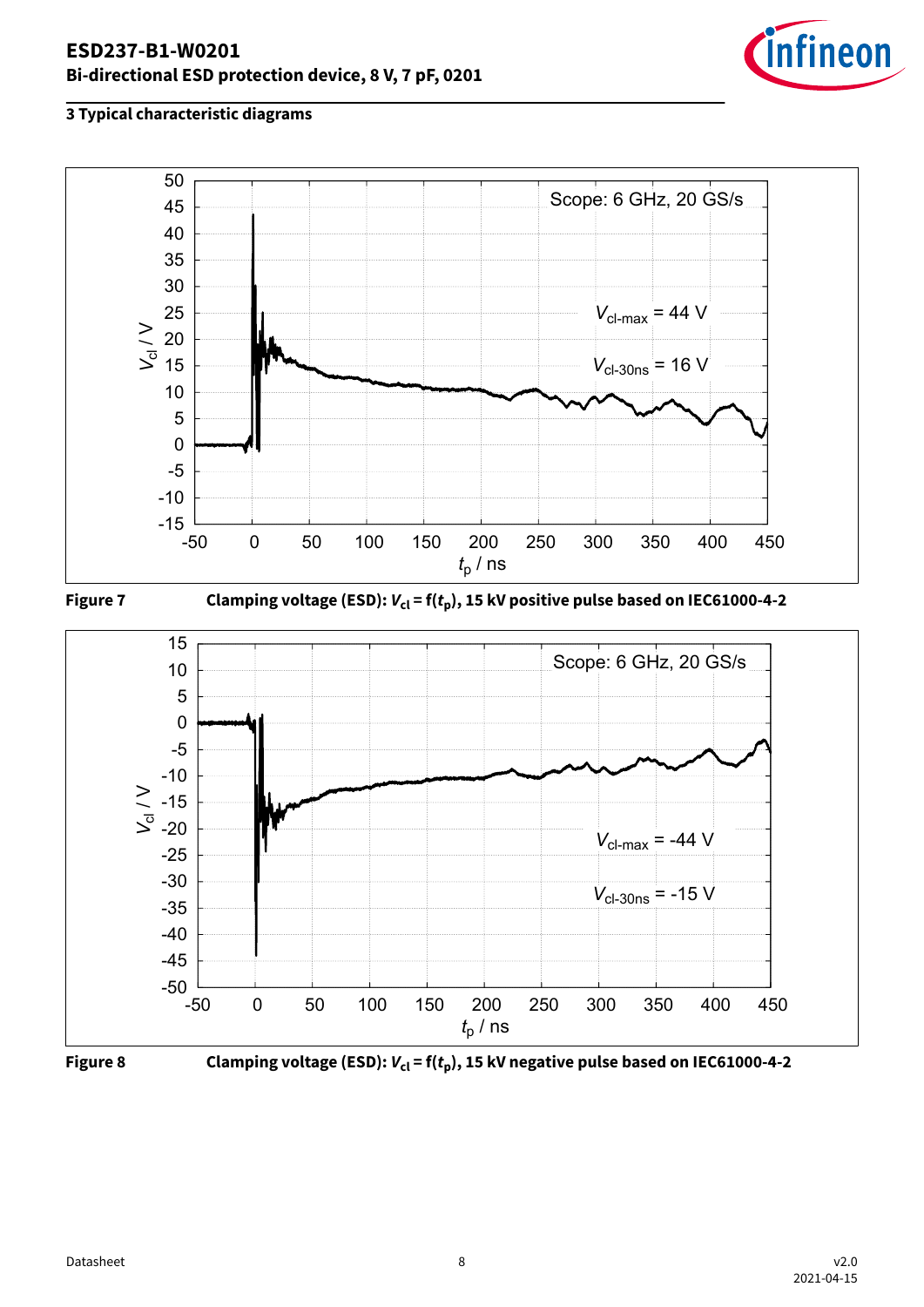





Figure 9 Clamping voltage (TLP):  $I_{\text{TLP}} = f(V_{\text{cl}})$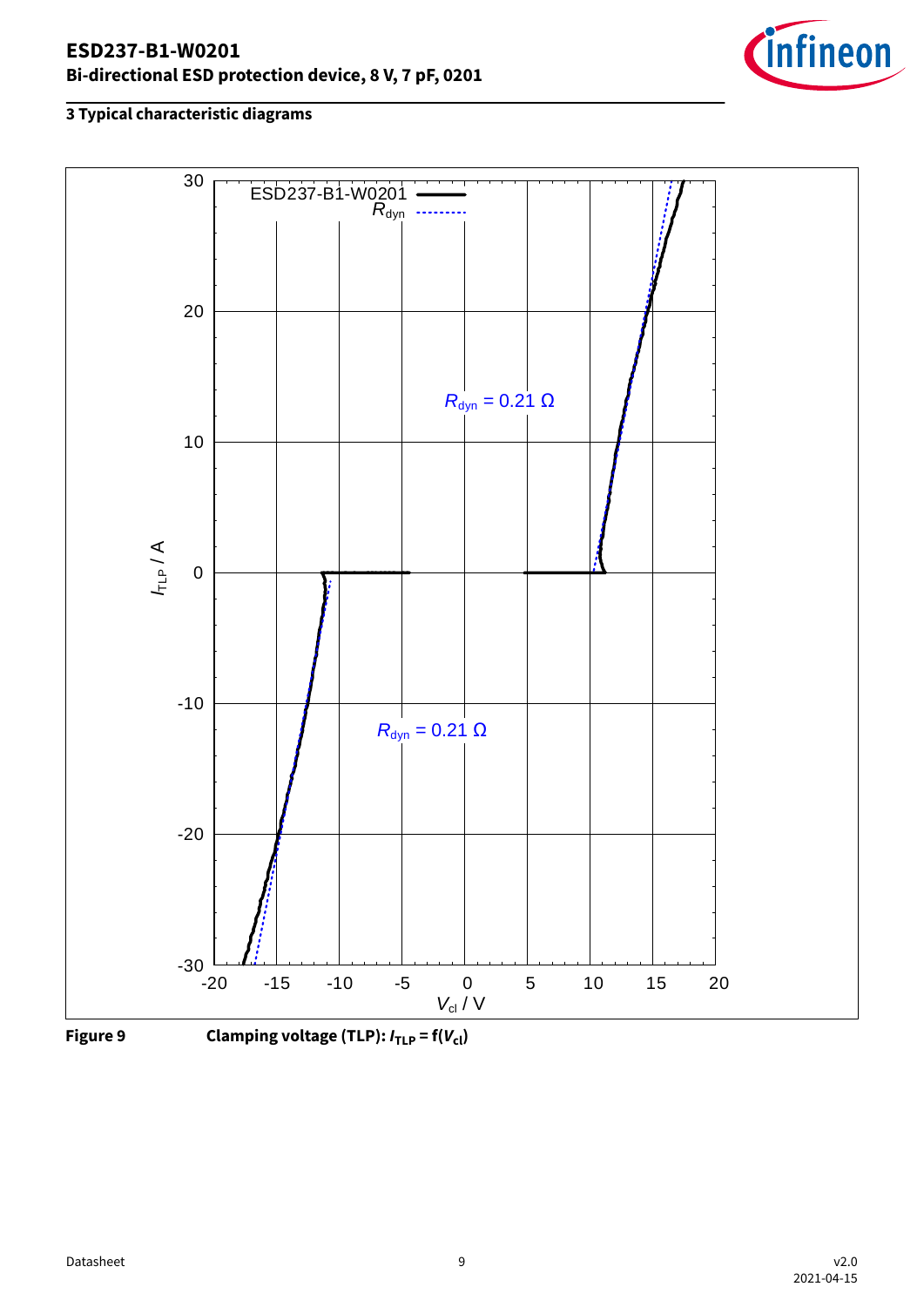





Figure 10 Clamping voltage (Surge):  $I_{PP} = f(V_{cl})$ , based on IEC61000-4-5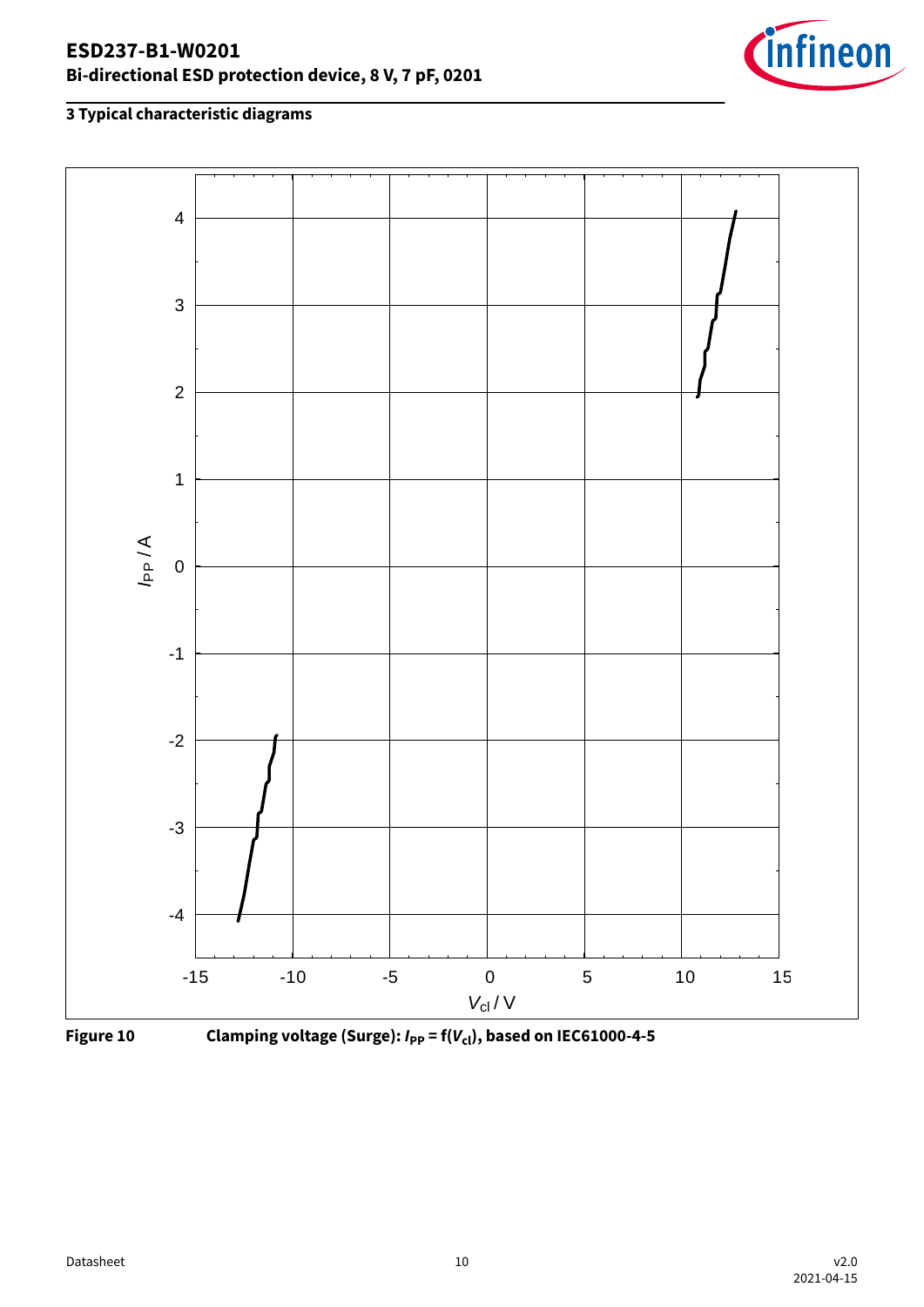



**Figure 11 Insertion loss: IL = f(f), measured in a 50 Ω system**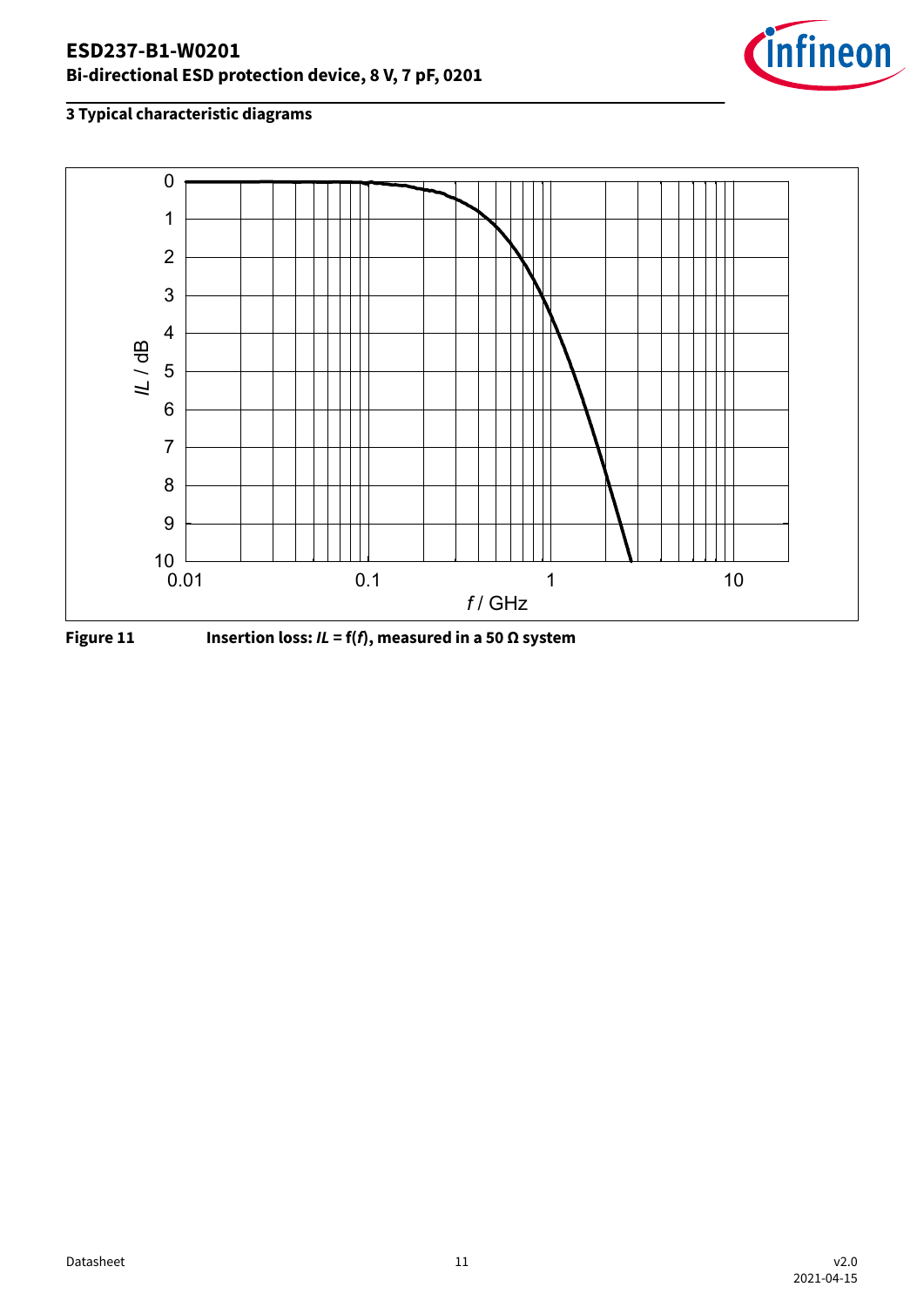

<span id="page-11-0"></span>**4 Package information WLL-2-1**





Note: For package information including footprint, packing and assembly recommendation refer to:

**<https://www.infineon.com/packages/SG-WLL-2-1/>**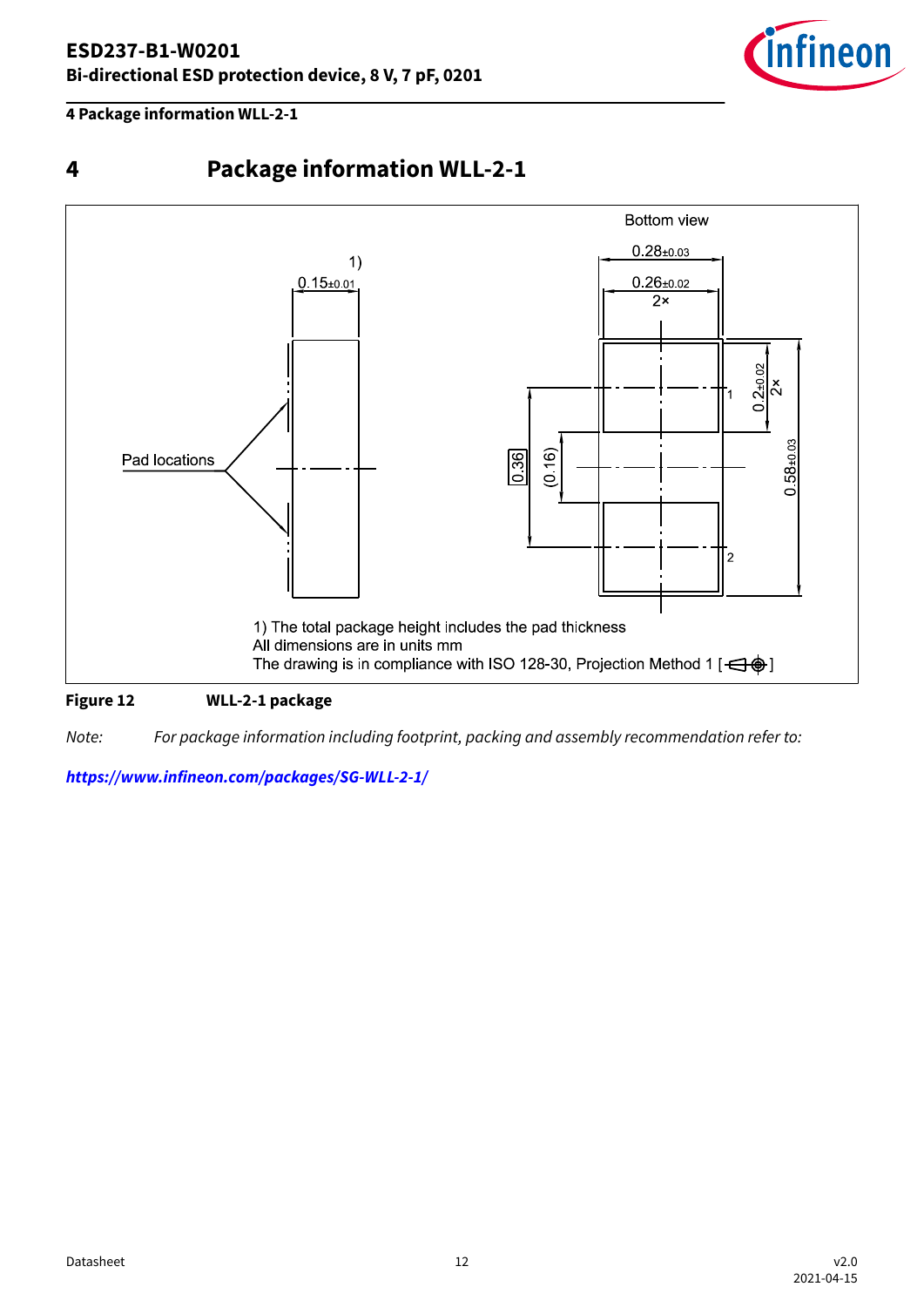

### <span id="page-12-0"></span>**5 References**

# **5 References**

| $[1]$ | Infineon AG - Understanding ESD protection device characteristics                                                                                 |
|-------|---------------------------------------------------------------------------------------------------------------------------------------------------|
| $[2]$ | Infineon AG - <b>Application note AN210</b> : Effective ESD Protection Design at System Level Using VF-TLP<br><b>Characterization Methodology</b> |

# **6 Revision history**

| <b>Document</b><br>version | Date of<br>release | <b>Description of changes</b>                                                                            |
|----------------------------|--------------------|----------------------------------------------------------------------------------------------------------|
| 1.0                        | 2016-10-18         | First final release of datasheet                                                                         |
| 2.0                        | 2021-04-15         | New datasheet layout<br>$V_{\text{cl}}$ (TLP) values at 4 A, 8 A added<br>Potential applications updated |